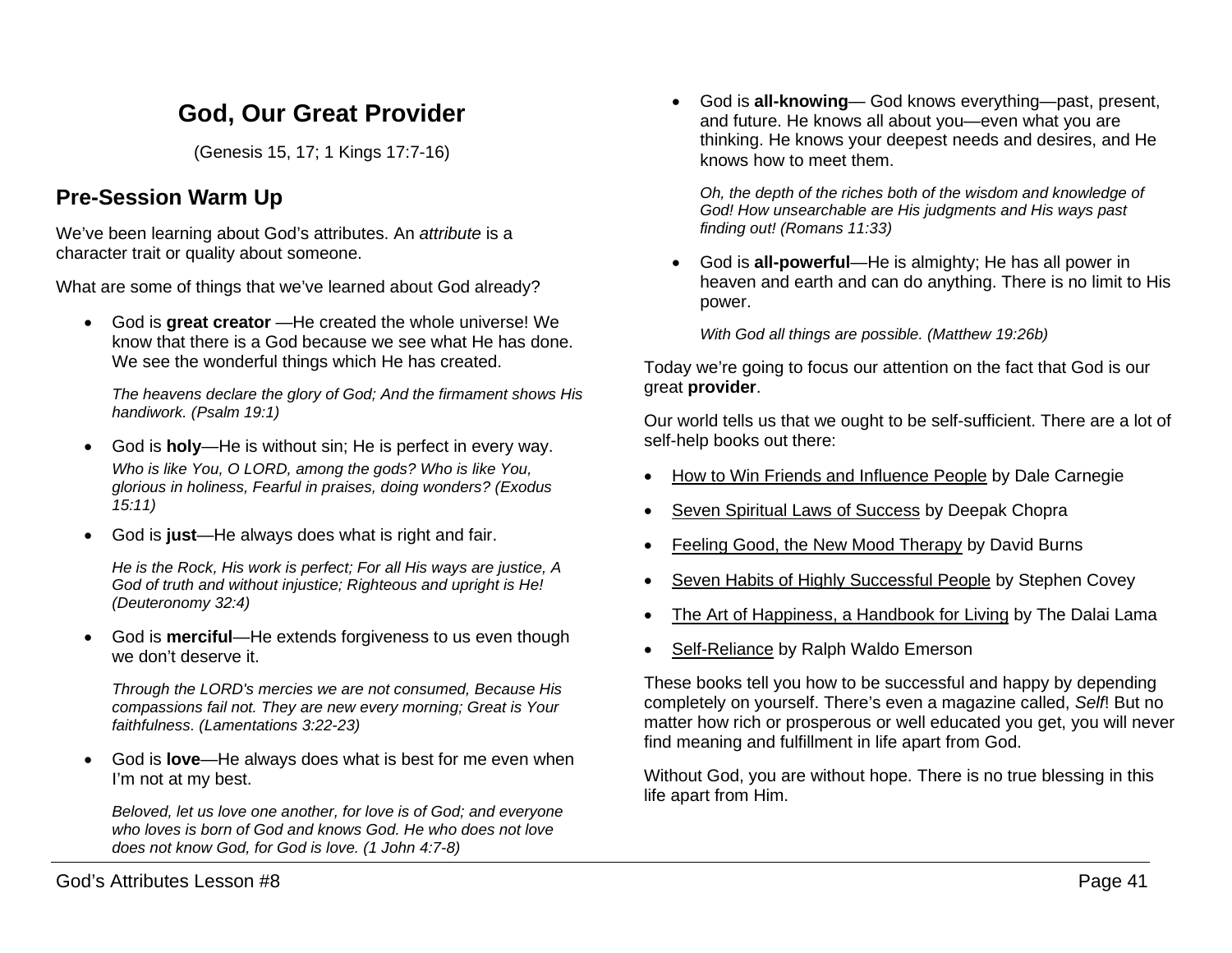#### James 1:17

*Whatever is good and perfect is a gift coming down to us from God our Father, who created all the lights in the heavens. He never changes or casts a shifting shadow.*

Can you remember a time when God provided for you or your family in a remarkable way? How has God helped people you know? How has He helped you? (Helped me get better when I was sick. Helped me at school during a test.)

God wants you to come to a place in your life where you realize that God is your great provider.

## **Opening Prayer**

Father, thank You that nothing is too hard for You. There is no limit to the ways that You can provide for our needs. Teach us this morning to always trust that You will love and care for us, even when the situation looks hopeless to us. In Jesus' name, we pray. Amen.

## **Memory Verse**

*And my God shall supply all your need according to His riches in glory by Christ Jesus. (Philippians 4:19)*

## **Lesson**

In Bible times God showed Himself to be a generous, gracious, abundant provider! One example is in the lives of Abraham and Sarah.

### *Abram and Sarai*

God promised to make a nation out of Abraham and Sarah's off spring.

#### Genesis 15:5

*Then the Lord took Abram outside and said to him, "Lookup into the sky and count the stars if you can. That's how many descendants you will have!"*

God told Abram that he would have descendants and through his family linage the Messiah, Jesus Christ, would be born and the whole world would be blessed. God's promise seemed impossible. Abram was 75 years old when God made this promise to him. And his wife, Sarai, was barren. She could not have children.

Abram and Sarai wanted to help God keep His promise, but they were insufficient in themselves to make that happen.

Why did God wait so long to fulfill His promise? God didn't want them to have any doubt that He is fully capable of fulfilling His promises and accomplishing His purposes without their help.

Finally, when he was 99 years old, God spoke to him again.

Genesis 17:1-2

*When Abram was ninety-nine years old, the Lord appeared to him and said, "I am El-Shaddai—'God Almighty.' Serve me faithfully and live a blameless life. (2) I will make a covenant with you by which I will guarantee to give you countless descendants."*

Notice that God called Himself, "*El-Shaddai*." This name means *The All-Sufficient One*. This is a wonderful name of God that shows the tender care and compassion of God towards us. "*El*" is a Hebrew word that speaks of His power and strength. He is almighty God. And "*Shad*" is the Hebrew word for *breast*. It speaks of a nursing mother who supplies her baby all he needs. It's a picture of God as a tenderhearted, compassionate, nursing mother. Now you put that together with "*El*", the all-powerful, all-able God who is also the tender, caretaker and provider for His people. He's the one who supplies and nourishes, who satisfies all of our needs.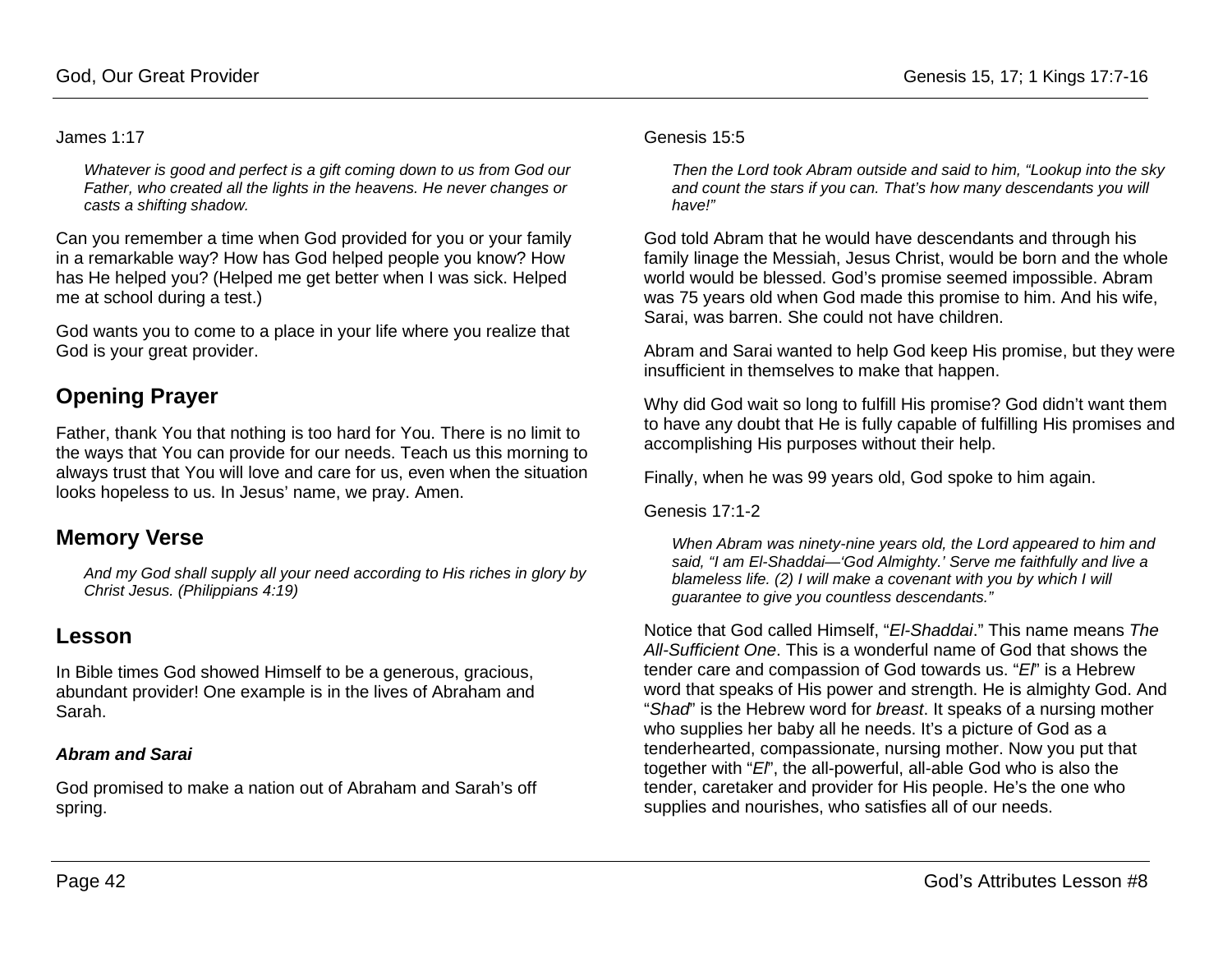Finally, 25 years after He gave Abram and Sarai this promise, God (the *El-Shaddai*) gave them a son. God waited until Abram and Sarai were so old that everyone knew they couldn't possibly have a baby. He waited for the situation to become impossible. Then God said, "*Now I'm going to do exceedingly, abundantly beyond anything that you could have ever imagined*." (Ephesians 3:20)

God is never in a hurry, and He's never late. He's always right on time.

God will meet you in the midst of impossible situations, too. He wants us to know that He is the All-Sufficient One, *El-Shaddai*, who is the almighty and tender caretaker. He wants us to go to Him to find satisfaction for all our needs, just like a nursing baby goes to his mother!

#### Philippians 4:19

*And this same God who takes care of me will supply all your needs from his glorious riches, which have been given to us in Christ Jesus. (NLT)*

He wants us to know how desperately we need Him. Only He can supply all our needs.

## *Elijah and the Widow*

Another example of God being a great provider is in the life of Elijah.

God had asked the children of Israel to worship Him—the only true God. But in the time of King Ahab, the Israelites forgot all about following God's commandments and they were worshiping false gods. They even built altars to these idols!

God sent a message to the people through the prophet Elijah that there would be no rain in the land until He caused it to fall.

1 Kings 17:1

*Now Elijah, who was from Tishbe in Gilead, told King Ahab, "As surely as the Lord, the God of Israel, lives—the God I serve—there will be no dew or rain during the next few years until I give the word!"*

When there is no rain, they call it a *drought*. It was a very serious thing in those days. A drought causes a famine, a time when there isn't enough food to eat. The crops would not grow without rain; people wouldn't have enough water to drink or food to eat and many would die.

The shortage of food and water would affect Elijah, too. So, God told Elijah to get out of town.

1 Kings 17:2-3

*Then the Lord said to Elijah, "go to the east and hide by Kerith Brook, near where it enters the Jordan River.*

God provided both protection and food for Elijah in a miraculous way. He told Elijah to hide from Ahab and Jezebel by the brook called Cherith. The brook provided Elijah with water, and then God sent bread and meat by special delivery birds.

1 Kings 17:4

*Drink from the brook and eat what the ravens bring you, for I have commanded them to bring you food.*

God is a great provider who can meet your needs in miraculous ways. What are some needs that you or I might have? (Food, clothing, a place to live.) When you have a need, what do you do? Do you worry? Do you look to others, such as your parents or friends to meet your needs? Maybe you try to meet your own needs.

Remember that God wants you to look to Him first to provide for your needs. He is your Heavenly Father who knows and cares for you more than anyone else could. He longs for you to call upon Him in your times of need.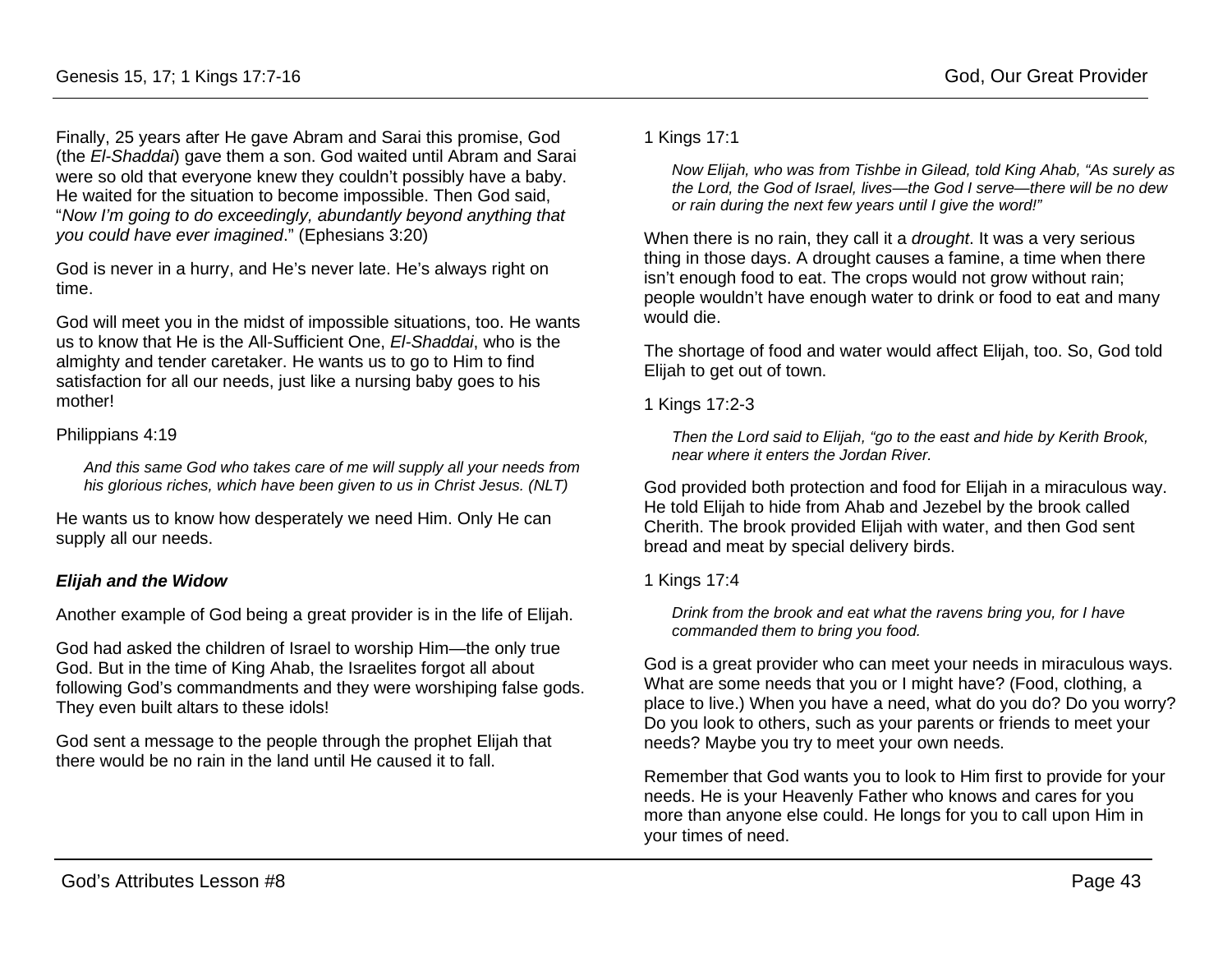Elijah had some very important needs, but he knew that God would provide. And God miraculously fed Elijah by sending ravens with meat and bread! And I'm sure Elijah was very thankful for God's provision.

Then God allowed the brook Cherith to dry up.

1 Kings 17:7

*But after a while the brook dried up, for there was no rainfall anywhere in the land.*

Did God forget about Elijah? Would Elijah start to doubt God's love and care for him? God knew just what Elijah needed and He had a plan to take care of him.

God told Elijah to go to a place called Zarephath where a widow lady would provide for him. (A widow is a woman whose husband has died and she is now a single mother.) Even though Elijah knew that most widows were very poor and would not have any extra food to give strangers, Elijah obeyed the Lord.

#### 1 Kings 17:10-11

*So he went to Zarephath. As he arrived at the gates of the village, he saw a widow gathering sticks, and he asked her. "Would you please bring me a little water in a cup?" (11) As she was going to get it, he called to her, "Bring me a bite of bread, too."*

This woman must have thought Elijah was crazy. Didn't he know there was a drought going on? How could this poor woman help Elijah when she didn't even have enough for her and her son to eat?

### 1 Kings 17:12

*But she said, "I swear by the Lord your God that I don't have a single piece of bread in the house. And I have only a handful of flour left in the jar and a little cooking oil in the bottom of the jug. I was just gathering a few sticks to cook this last meal, and then my son and I will die."*

And then Elijah tells her not to worry.

#### 1 Kings 17:13-14

*But Elijah said to her, "Don't be afraid! Go ahead and do just what you've said, but make a little bread for me first. Then use what's left to prepare a meal for yourself and your son. (14) For this is what the Lord, the God of Israel, says: There will always be flour and olive oil left in your containers until the time when the Lord sends rain and the crops grow again!"*

If you had been this woman, what would you have done?

It may sound selfish of Elijah to ask the woman for food and water in a time of drought. Here she was at the point of starvation. But He knew that if she was willing to give the bread to him first, God would bless her in many other ways. This was a test of faith for this woman. But Elijah assured her that God would provide.

God can provide for all your needs, too. There is no need too great or too hard for God to supply. God has all power, all wisdom, and He loves you! He is well able to supply all your needs. God does not promise to supply *everything* we want. But our *needs* will never go unmet if we trust in God.

Sometimes God doesn't give us what we ask for because he wants our faith to grow. Perhaps he wants us to learn how to have patience. He loves you and will always do what is best for you. When you have a need, talk to God about it; and then trust that He will give you what is best.

Elijah didn't know how God would feed him and the widow and her son, but he trusted God's promise to provide.

And as the widow obeyed Elijah, God miraculously provided for all their needs.

1 Kings 17:15

*So she did as Elijah said, and she and Elijah and her son continued to eat for many days.*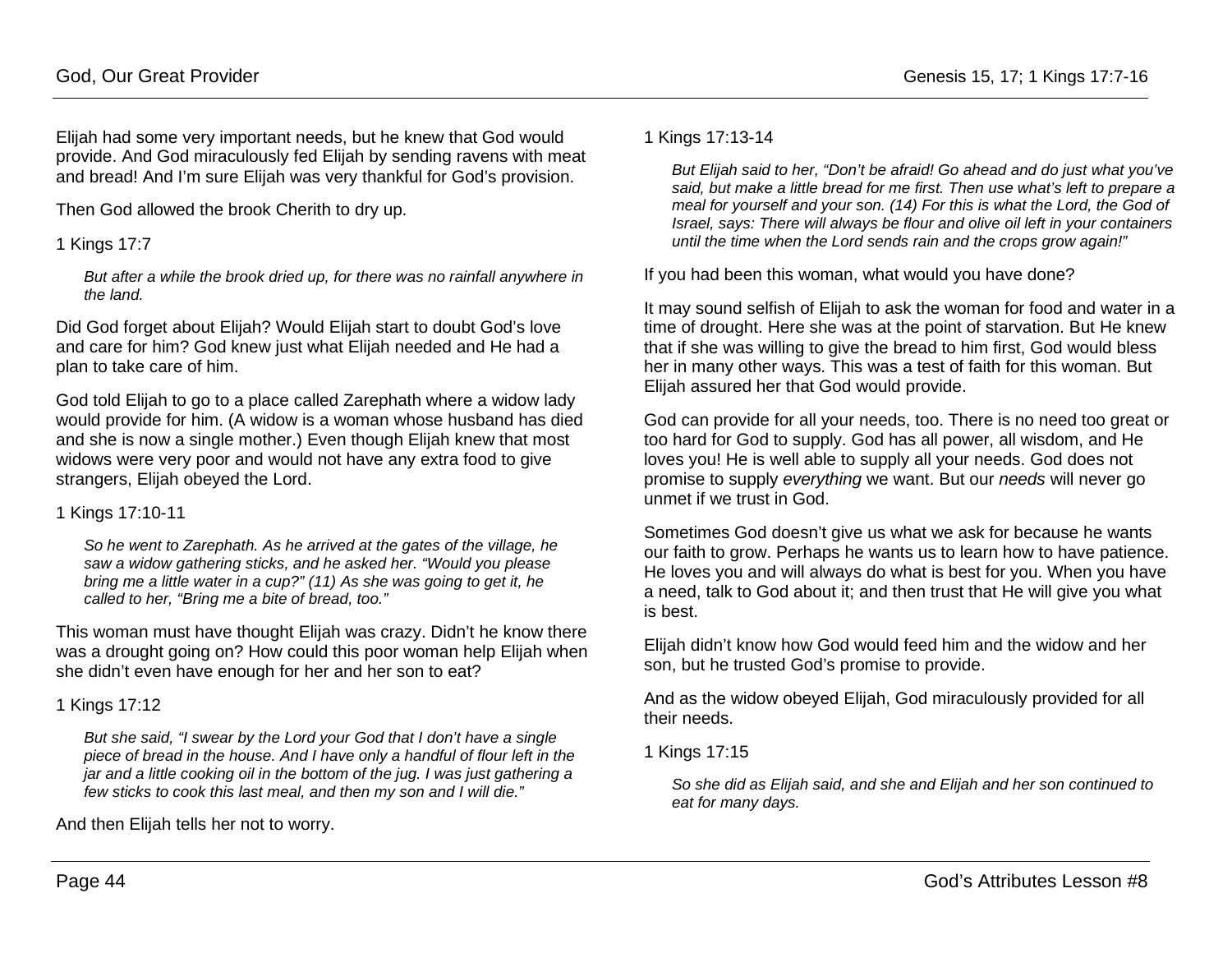Every day until God sent rain again there was enough oil and flour to make bread for all of them! God showed His great power and love by supplying food for them, even when there was no rain!

God's provision of flour and oil never failed during the drought. And He will never fail to provide for you, too.

God cared for Elijah and protected him from King Ahab. God had promised to provide what Elijah needed, and God always keeps His promise!

### *George Muller's Story*

Another example of God's miraculous provision during modern times is the story of a man named George Muller.

Mr. Muller and his wife had an Orphanage. By 1870, he had over 2,000 children living in five homes. It was very expensive for him to support all these children. But he never asked anyone for financial support. He trusted completely in God's great provision.

One time he and the children and his wife were sitting at the dining table and they didn't have a single scrap of food to eat. So, they prayed and asked God to supply all their needs. And, as they were praying, there was suddenly a huge crash and commotion outside in the street. A bread truck had broken down and the driver gave all the bread to the kids at the Orphanage.

We can trust God to meet all of our needs. God promises to hear and answer our prayers. He can give us wisdom to help us know what to do and He gives us people to care for us. El-Shaddai is the One who supplies, who nourishes, who satisfies all our needs.

[Teacher, ask for prayer requests….]

# **Closing Prayer**

Father, thank You that You have promised to meet our every need. Help us to trust You and never doubt that You will always love and care for us. In Jesus' name, we pray. Amen.

# **Learning Activities**

## **Activity Corner**

### *Cooking Option*

We're going to make some bread like the widow might have made for Elijah and her family. Students wash hands and then prepare the recipe.

#### *Materials:*

- Ingredients for the recipe below
- Cooking utensils, hot plate or electric frying pan
- Napkins

#### *Procedure:*

#### Recipe:

- 1  $\frac{1}{2}$  cups flour
- 3 Tablespoons oil
- Dash of salt
- 1. Stir ingredients together.
- 2. Roll dough into small balls and flatten like tortillas, approximately 3 inches in diameter.

• 3 Tablespoons honey

• 3 Tablespoons water

• Oil for frying pan